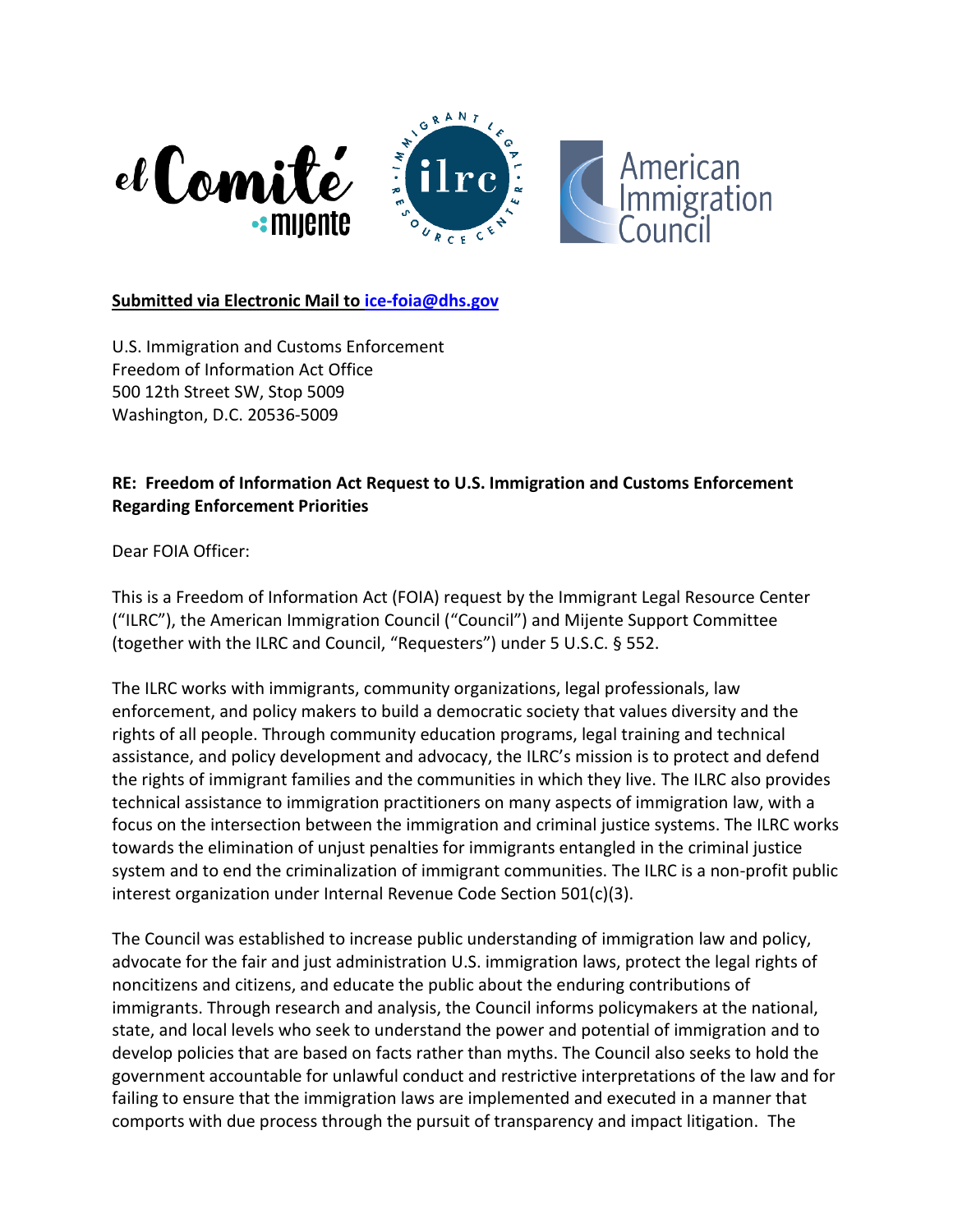Council is a non-profit public interest organization under Internal Revenue Code Section 501(c)(3).

Mijente Support Committee is a national organization that coordinates and organizes with its members in several states to address issues relating to immigration enforcement and Latinx political participation.

## **I. Request for Records**

# **We request the following records:**

- Reports from ICE field offices detailing ICE enforcement actions carried out pursuant to the Jan. 20, 2021 memorandum from Acting Secretary David Pekoske entitled "*Review of and Interim Revision to Civil Immigration Enforcement and Removal Policies and Priorities*" 1 ( "Pekoske memorandum") and the memorandum from Acting ICE Director Tae Johnson on February 18, 2021 entitled "*Interim Guidance: Civil Immigration Enforcement and Removal*  Priorities."<sup>2</sup> ("Johnson memorandum"),<sup>3</sup> as detailed herein:
	- $\circ$  This request includes the weekly and/or other periodic written reports from ICE field offices mandated in pages 6-7 of the Johnson memorandum, which states that ICE "will require that field offices collect data on the nature and type of enforcement and removal actions they perform."
	- $\circ$  The two types of reports responsive to this request are described on page 7 of the Johnson memorandum, under the subheading "*Weekly Reporting of All Enforcement and Removal Actions*": (1) reports on enforcement actions, and (2) reports on removals.
	- $\circ$  With respect to the first category of reports, the memo states that "[e]ach Friday, the Executive Associate Directors for Enforcement and Removal Operations and Homeland Security Investigations will compile and provide to the Office of the Director, the Office of the Deputy Director, and the Office of Policy and Planning (OPP), a written report: (1) identifying each enforcement action taken in the prior week, including the applicable priority criterion, if any; (2) providing a narrative

<sup>1</sup> *Review of and Interim Revision to Civil Immigration Enforcement and Removal Policies and Priorities*, Memorandum from David Pekoske, Acting Secretary, to Troy Miller, Tae Johnson, and Tracey Renaud (Jan. 20, 2021), [https://www.dhs.gov/sites/default/files/publications/21\\_0120\\_enforcement-memo\\_signed.pdf.](https://www.dhs.gov/sites/default/files/publications/21_0120_enforcement-memo_signed.pdf)

<sup>2</sup> *Interim Guidance: Civil Immigration Enforcement and Removal Priorities*, Memorandum from Tae Johnson, Acting Director, to ICE Employees (Feb. 18, 2021), [https://www.ice.gov/doclib/news/releases/2021/021821\\_civil](https://www.ice.gov/doclib/news/releases/2021/021821_civil-immigration-enforcement_interim-guidance.pdf)[immigration-enforcement\\_interim-guidance.pdf.](https://www.ice.gov/doclib/news/releases/2021/021821_civil-immigration-enforcement_interim-guidance.pdf)

 $3$  On August 19, 2021, a federal judge in the Southern District of Texas issued a preliminary injunction against the enforcement of these two memoranda, and litigation is pending. *State of Texas et al v. United States et al*, No. 6:21-cv-0001 (S.D.Tex, Aug. 19, 2021), temporarily stayed by *State of Texas et al v. United States* et al, No. 21- 40618 (5th Cir. Aug. 25, 2021). This litigation does not affect our request for the reports that have been already compiled by ICE or that are filed while the injunction has been stayed.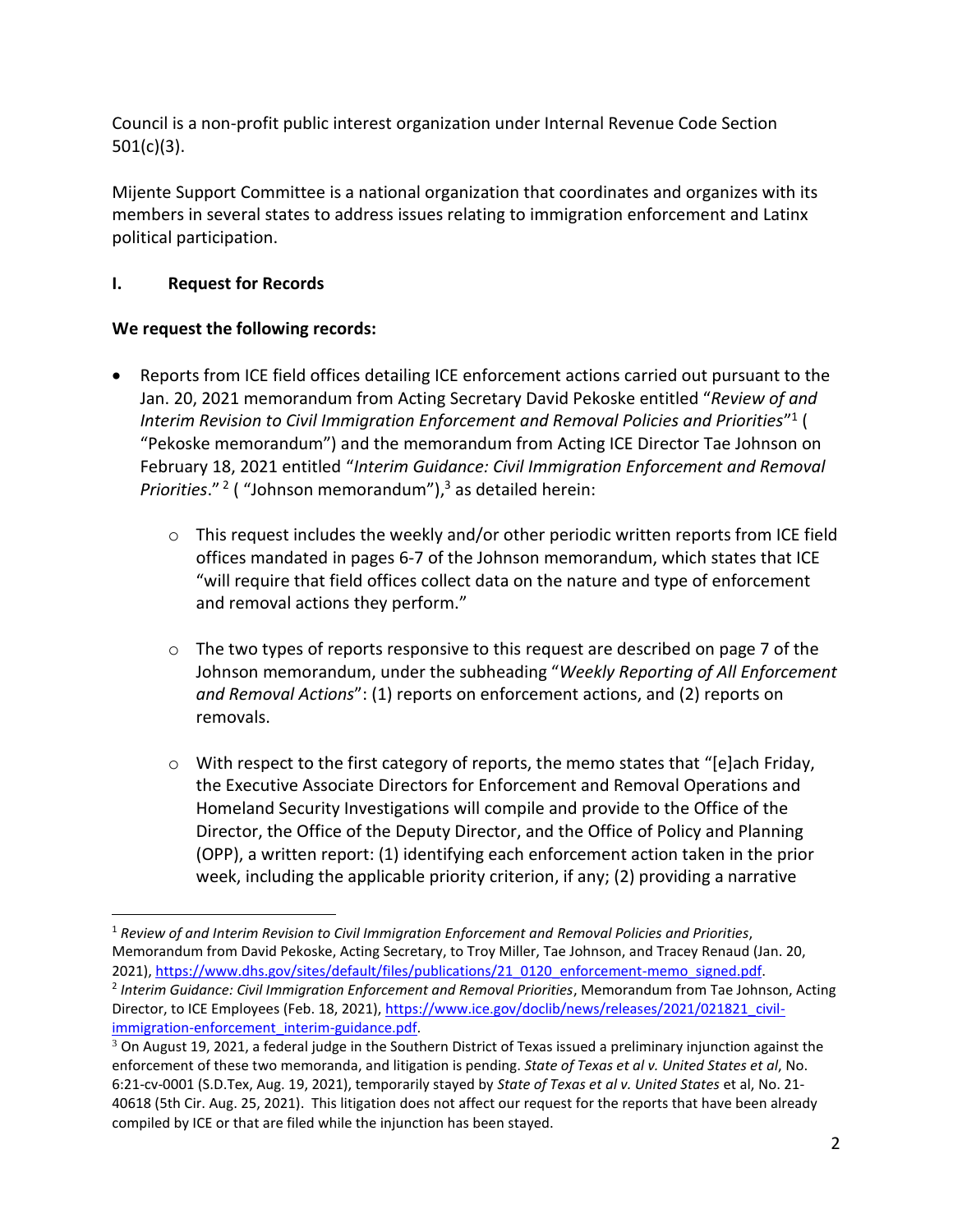justification of the action; and (3) identifying the date, time, and location of the action."

- $\circ$  With respect to the second category of reports, the memo states that "[e]ach Friday the Executive Associate Director for Enforcement and Removal Operations will provide to the Office of the Director, the Office of the Deputy Directors, and OPP, a written report: (1) identifying each removal in the prior week, including the applicable priority criterion, if any; (2) providing a narrative justification of the removal; and (3) identifying the date, time, and location of the removal."
- $\circ$  Requesters also request a copy of any templates, forms, or further final guidance provided to ICE field offices or staff in order to implement or apply the enforcement priorities and reporting requirements set forth in the Pekoske memorandum and Johnson memorandum described above.
- o Requesters further request records containing aggregate data or reports summarizing the enforcement actions described above.

Requesters do not seek the names or contact information of individuals or other exempt personal identifiable information of people referenced in the records requested herein. If any of the requested records contain exempt personal identifiable information, Requesters ask that said personal identifiable information be redacted to ensure the maximum production of responsive relational information contained within the records. Nothing in this request should be construed as a waiver of Requesters' right to challenge any redactions made on the basis of personal identifiable information, including in the event of litigation regarding this FOIA request.

Unless otherwise stated, all requests for "records" herein refer to all physical or electronic records that were prepared, received, transmitted, collected, or maintained by U.S. Immigration and Customs Enforcement (ICE), including documents, meeting notes and minutes, lists of meeting participants, electronic (emails) and paper correspondence, legal research, legal opinions, letters, drafts, internal agency guides, regulations, memoranda, and spreadsheets. Furthermore, the scope of the search should not be limited to ICE-originated records and should be construed to include records that are currently in the possession of any U.S. government contractors for purposes of records management. Records should be provided in electronic format wherever possible.

### **II. Request for Fee Waiver**

Under the Freedom of Information Act, we request a waiver of fees.<sup>4</sup> A fee waiver requires that: (1) "disclosure of the information is in the public interest because it is likely to contribute significantly to public understanding of the operations or activities of the government;" and (2)

<sup>4</sup> 5 U.S.C. § 552 (West 2017).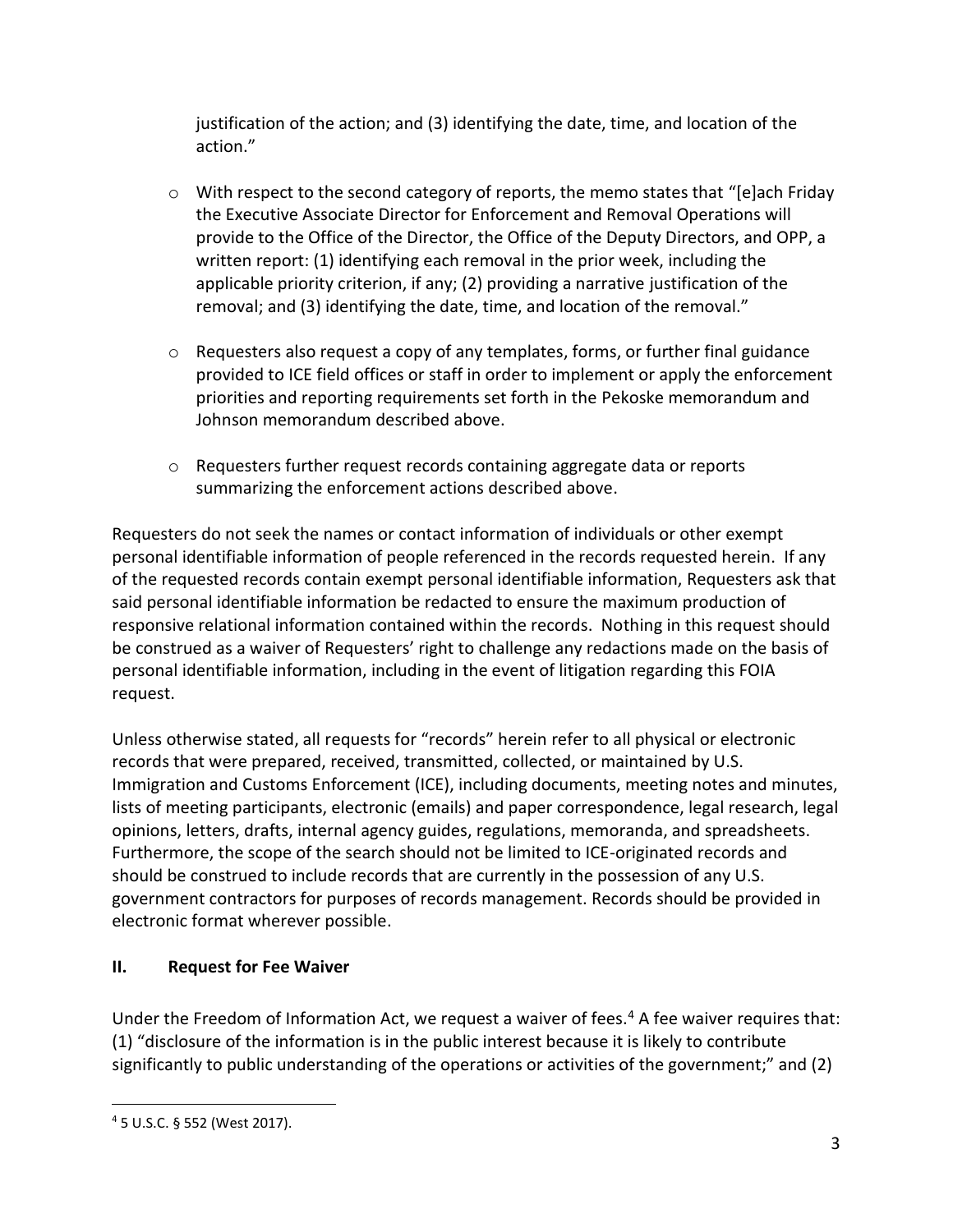the request "is not primarily in the commercial interest of the requestor.<sup>5</sup>

The public interest criteria is satisfied when (1) the request concerns operations or activities of the government; (2) disclosure is likely to contribute to an understanding of government operations or activities; (3) disclosure contributes to an understanding of the subject by the public at large; and (4) disclosure is likely to contribute significantly to such understanding.<sup>6</sup> This request meets all four of these criteria.

# **A. Disclosure Will Contribute to Understanding of ICE Operations**

The Requesters seek to use the requested information to: (a) inform advocates about immigrant enforcement patterns for the purpose of upholding immigrant rights; (b) enable oversight of agency actions and monitor compliance with federal policies across various field offices; and (c) collaborate with media organizations to disseminate information about immigration enforcement to the public.

This request clearly concerns the operations and activities of the government, in this case, ICE, a federal agency subcomponent of the U.S. Department of Homeland Security. Disclosure of these records will contribute to the understanding of government operations in several ways. The records will illuminate the scope of ICE priorities and the agency's compliance with its own policy directives; the extent of actual supervision and accountability within the agency; and the effects on the public of immigration enforcement. The records requested will expand and improve public understanding of immigration enforcement and allow the public to have clearer expectations regarding ICE policies and operations.

Disclosure of these records will contribute to the understanding of immigration enforcement by the public at large because the records will explain the agency's implementation of its own new enforcement guidance. Policymakers and community members impacted by immigration enforcement are acutely interested in changes to civil enforcement and removal policies.

The Requesters employ multiple channels of communication and platforms to disseminate information obtained in response to the public.

The ILRC has demonstrated the expertise and technical ability to understand, digest, summarize, and disseminate responsive information obtained from ICE as a result of FOIA requests. The ILRC has been particularly involved in informing and educating the public about the DHS Enforcement Priorities and their implications and interpretation, as well as monitoring

<sup>5</sup> *See id.*; *Larson v. C.I.A.*, 843 F.2d 1481, 1483 (D.C. Cir. 1988) (holding a public interest must be identified with "reasonable specificity"); *McClellan Ecological Seepage Situation v. Carlucci*, 835 F.2d 1282, 1285 (9th Cir. 1987) (holding that requestors must explain with reasonable specificity how disclosure will contribute to public understanding); 6 C.F.R. § 5.11(k)(1).

 $6$  6 C.F.R. § 5.11(k)(2) (2017) (DHS regulations outlining criteria for responses to requests for fee waivers under FOIA); *See also Judicial Watch, Inc. v. U.S. Dep't of Justice*, 365 F.3d 1108, 1126 (D.C. Cir. 2004) (citing 28 C.F.R. § 16.11(k)(2)).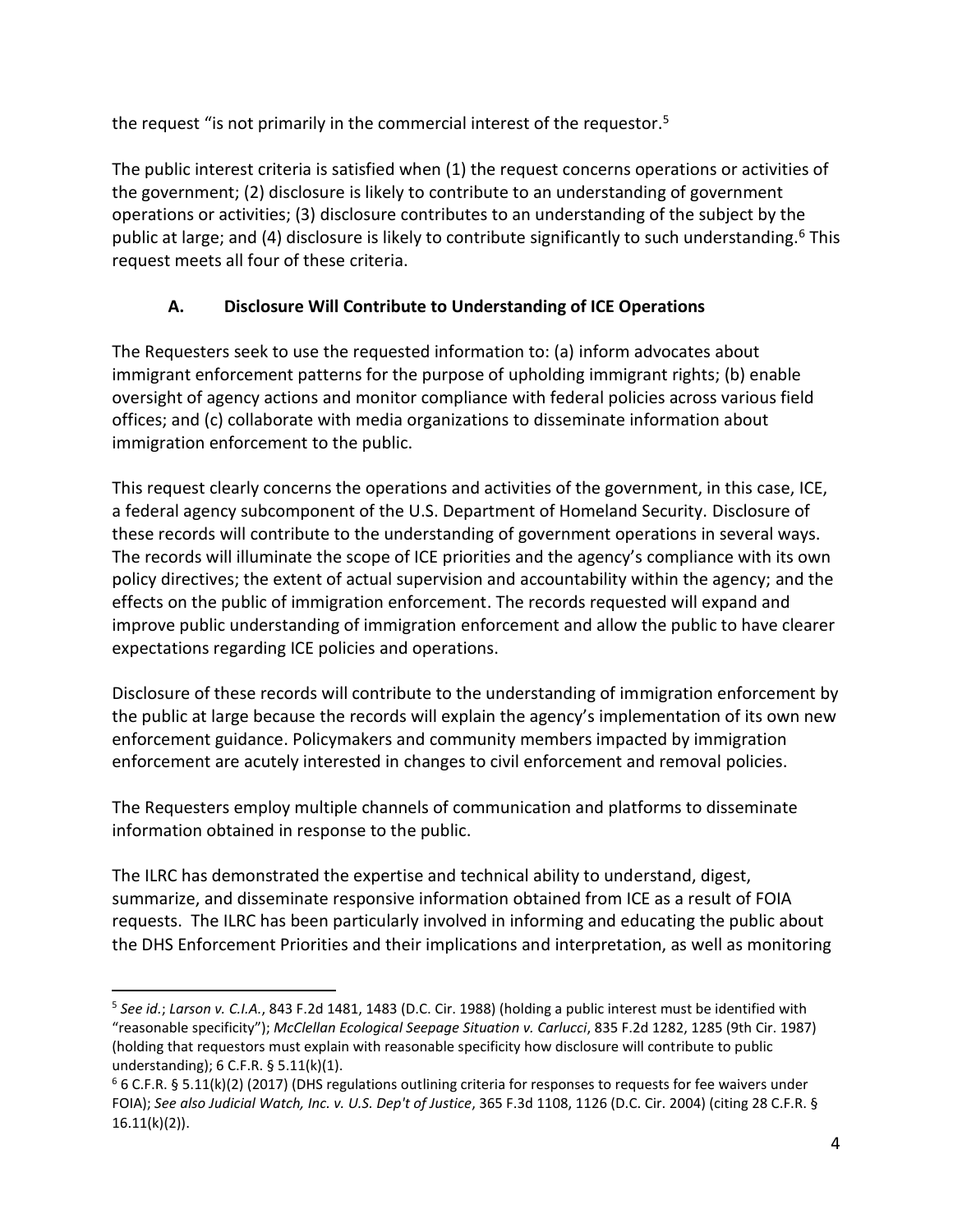the agency's compliance with those priorities. The ILRC has produced explanatory materials, practice advisories, and trainings meant to inform advocates and attorneys about what to expect and how to advise their clients with regards to enforcement policy, as well as educating the public about the DHS Enforcement Priorities and their implications and interpretation.<sup>7</sup> Through mailing lists, social media, $<sup>8</sup>$  and the organization's webpage at www.ilrc.org, the ILRC</sup> shares reports, graphics, advisories, and other documents explaining various aspects of the immigration system. The ILRC has used previous FOIA records to produce a national map of local policies on immigration enforcement, as well as several explanatory reports.<sup>9</sup>

Similarly, the Council regularly synthesizes and publishes information about governmental operations obtained from FOIA requests on its publicly accessible website. This information is shared with the public in the form of summaries with links to government documents, reports, fact sheets and practice materials.<sup>10</sup> In calendar year 2020, the Council's website received more than 2.4 million pageviews from more than 1.4 million visitors. The Council also regularly shares information with national print and news media and plans to distribute information obtained from these FOIA disclosures to interested media.

Mijente Support Committee has demonstrated its capacity to use FOIA information to inform the public about immigration enforcement. For example, Mijente Support Committee and the Detention Watch Network filed FOIA litigation over ICE's Operation Mega, and published the resulting documents in context on a webpage dedicated to this topic.<sup>11</sup> In partnership with other

<sup>7</sup> Immigrant Legal Resource Center, Immigrant Defense Project, and National Immigration Project of the National Lawyers Guild, *Advocating for Clients under the Biden Administration's Interim Enforcement Priorities*, (March 2021[\) https://www.ilrc.org/advocating-clients-under-biden-administration%E2%80%99s-interim-enforcement](https://www.ilrc.org/advocating-clients-under-biden-administration%E2%80%99s-interim-enforcement-priorities)[priorities;](https://www.ilrc.org/advocating-clients-under-biden-administration%E2%80%99s-interim-enforcement-priorities) Immigrant Legal Resource Center, Immigrant Defense Project, and National Immigration Project of the National Lawyers Guild, *Practice Advisory for Criminal Defense Attorneys: The Biden Administration's Interim Enforcement Priorities*, (March 2021) [https://www.ilrc.org/practice-advisory-criminal-defense-attorneys-biden](https://www.ilrc.org/practice-advisory-criminal-defense-attorneys-biden-administration%E2%80%99s-interim-enforcement-priorities)[administration%E2%80%99s-interim-enforcement-priorities;](https://www.ilrc.org/practice-advisory-criminal-defense-attorneys-biden-administration%E2%80%99s-interim-enforcement-priorities) Immigrant Legal Resource Center, Immigrant Defense Project, and National Immigration Project of the National Lawyers Guild, *Advocating for Clients in Removal Proceedings Using the OPLA Prosecutorial Discretion Memo*, (March 2021) https://www.ilrc.org/advocating-clientsremoval-proceedings-using-opla-prosecutorial-discretion-memo.

<sup>8</sup> Twitter.com, @the\_ILRC[, https://twitter.com/the\\_ILRC;](https://twitter.com/the_ILRC) Facebook.com, Immigrant Legal Resource Center (ILRC), [https://www.facebook.com/immigrantlegalresourcecenter/;](https://www.facebook.com/immigrantlegalresourcecenter/) Instagram.com, [https://www.instagram.com/the\\_ilrc.](https://www.instagram.com/the_ilrc) 9 See [www.ilrc.org/local-enforcement-map;](http://www.ilrc.org/local-enforcement-map) Lena Graber and Nikki Marquez, Searching for Sanctuary, *ILRC* (2016), available a[t https://www.ilrc.org/searching-sanctuary;](https://www.ilrc.org/searching-sanctuary) Lena Graber, Kemi Bello, Nikki Marquez, and Krsna Avila, The Rise of Sanctuary, *ILRC* (2018), available at [https://www.ilrc.org/rise-sanctuary.](https://www.ilrc.org/rise-sanctuary)

[https://americanimmigrationcouncil.org/research/interior-immigration-enforcement-united-states-2016-2018;](https://americanimmigrationcouncil.org/research/interior-immigration-enforcement-united-states-2016-2018) American Immigration Council, *Stays of Removal Responses from EOIR* (May 2019),

<sup>10</sup> *See, e.g.*, American Immigration Council, *The Electronic Nationality Verification Program: An Overview* (Jan. 26, 2021), [https://www.americanimmigrationcouncil.org/research/electronic-nationality-verification-program](https://www.americanimmigrationcouncil.org/research/electronic-nationality-verification-program-overview)[overview;](https://www.americanimmigrationcouncil.org/research/electronic-nationality-verification-program-overview) Guillermo Cantor et al., *Changing Patterns of Interior Immigration Enforcement in the United States, 2016 -2018*, American Immigration Council (July 1, 2019),

[https://americanimmigrationcouncil.org/sites/default/files/foia\\_documents/board\\_of\\_immigration\\_appeals\\_inter](https://americanimmigrationcouncil.org/sites/default/files/foia_documents/board_of_immigration_appeals_interpretation_of_stay_of_removal_foia_production.pdf) pretation of stay of removal foia production.pdf; Guillermo Cantor & Walter Ewing, *Still No Action Taken:* 

*Complaints Against Border Patrol Agents Continue to Go Unanswered*, American Immigration Council (Aug. 2017) (examining records of alleged misconduct by Border Patrol employees), [http://bit.ly/Council\\_StillNoActionTaken.](http://bit.ly/Council_StillNoActionTaken)  $11$  Blueprint for Terror: How ICE Planned its Largest Immigration Raid in History, available at [https://mijente.net/icepapers/.](https://mijente.net/icepapers/)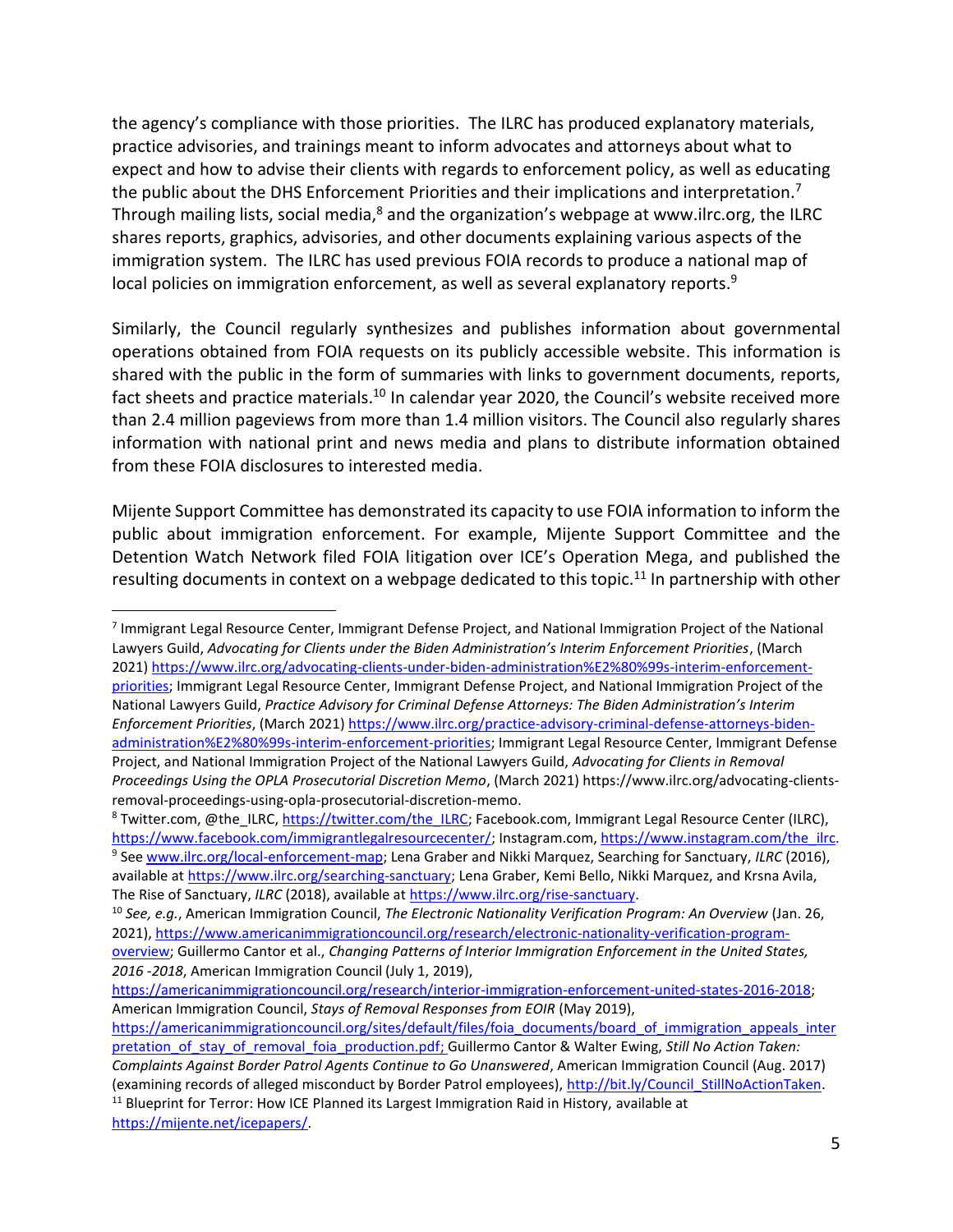organizations, Mijente Support Committee has also published several reports seeking to advance the public's knowledge on the surveillance technology used by ICE and the companies profiting from that relationship.<sup>12</sup> These reports are readily available through Mijente Support Committee's website to members of the public. Mijente Support Committee also utilizes its website and social media to disseminate information that further its mission. Mijente Support Committee has over 9,000 followers on Facebook, and close to 1,000 Twitter followers.<sup>13</sup> These platforms are used to share the work of Mijente Support Committee with followers and others.

The Requesters's demonstrated ability to disseminate exactly the types of information requested here satisfies the test for a fee waiver that the request and disclosure would "contribute significantly to public understanding of the operations or activities of the government."<sup>14</sup>

# **B. Disclosure of the Information is not in the Commercial Interest of Requesters**

Finally, the disclosure of records would not primarily be in the commercial interest of the ILRC, the Council or Mijente Support Committee.

The ILRC is a non-profit 501(c)(3) organization that does not primarily partake in commercial, economic, or profit-producing activity.<sup>15</sup> The information obtained through the above request would not be sold, commercialized, or used in any way to derive profit. In fact, the interactive map composed of the information obtained through the previous FOIA request is easily searchable and available at the ILRC website [\(http://www.ilrc.org\)](http://www.ilrc.org/) free of charge to all members of the public,<sup>16</sup> and the ILRC will publish the updated information received from ICE to the public in the same way.

The Council is a not-for-profit organization and also has no commercial interest in the Request. The Request furthers the Council's work to increase public understanding of immigration law and policy and to advocate for the fair and just administration of U.S. immigration laws as well as to protect the legal rights of noncitizens. As with all other reports and information available on the Council's website, the information that the Council receives in response to the Request will be available to immigration attorneys, noncitizens, and other interested members of the public free of charge.

<sup>12</sup> Se[e https://notechforice.com/.](https://notechforice.com/)

<sup>&</sup>lt;sup>13</sup> Twitter.com, @mijentecomite, [https://twitter.com/mijentecomite;](https://twitter.com/mijentecomite) Facebook.com, Mijente Support Committee, [https://www.facebook.com/mijentecomite.](https://www.facebook.com/mijentecomite)

<sup>14</sup> 5 U.S.C. § 552 (West 2017).

<sup>15</sup> *See Consumers' Checkbook, Center for Study of Services v. U.S. Dep't of Health and Human Services*, 502 F. Supp. 2d 79 (D.D.C. 2007) (holding that a FOIA requestor who charges fees to produce and disseminate its work does not render its interest "primarily commercial" when it charges fees only to support its operation).

<sup>16</sup> Immigrant Legal Resource Center, *National Map of Local Entanglement with ICE*, (last accessed June 1, 2017), [https://www.ilrc.org/local-enforcement-map.](https://www.ilrc.org/local-enforcement-map)